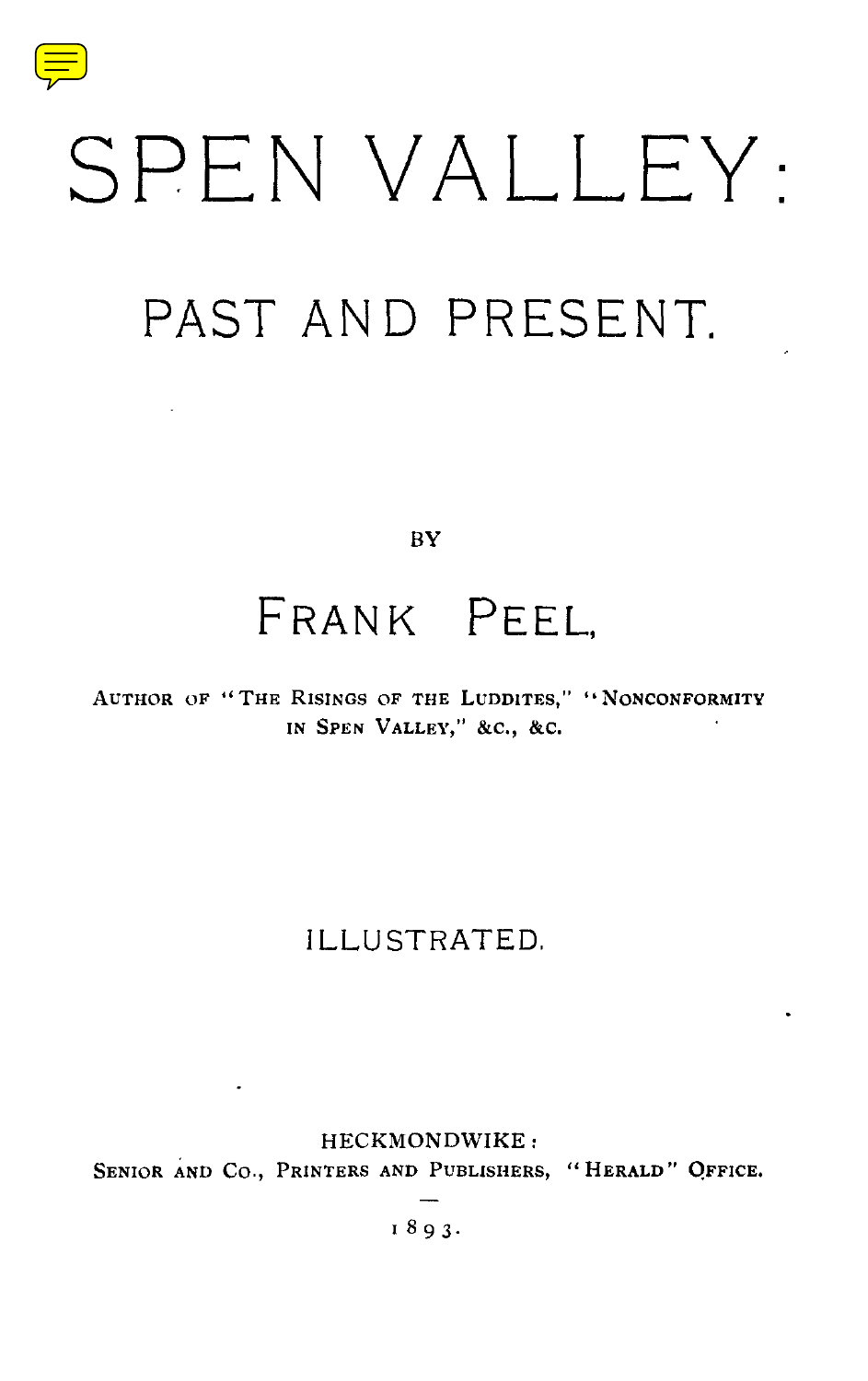

For several years I have been importuned to write a History of Spen Valley, and have at last yielded, but not without some misgivings. My time is so fully occupied with other matters that I have always been afraid I could not do justice to the theme, and should have greatly preferred to have handed the papers in my possession—the collections of many years—to some one who had more leisure for the work.

Another obstacle that deterred me was that I could not, from the documents I had, trace plainly the **genealogy** of one of the ancient families who once owned the greater portion of the central township. This obstacle has, however, been overcome by the fortunate discovery of a number of papers which seem to have been buried in the **Bodleian** Library for several centuries. These have enabled me to trace the manorial descent very clearly, and to follow the family in question through all its wide ramifications. The papers discovered seem to have been collected in Queen Elizabeth's reign by Mr. John Hanson, of Rastrick, who has a good reputation as an antiquary. They possess however, no continuity, but are chiefly a series of disjointed notes and memoranda referring to an estate in Liversedge, which had descended to an heiress of the Rayners whom Mr. Hanson had made his wife. They are, in fact, the papers which he seems to have used in prosecuting a long law suit undertaken to establish his wife's claim. Had Mr. Hanson supplemented the documents with some information he waswell qualified to give respecting the men and the times in which he lived he would greatly have enhanced their value. Moving as he did among the chief actors in that great tragedy "The Rising of the North," he could have furnished some interesting information respecting the part taken by Sir John Neville in a movement which proved so disastrous to the fortunes of that gallant soldier.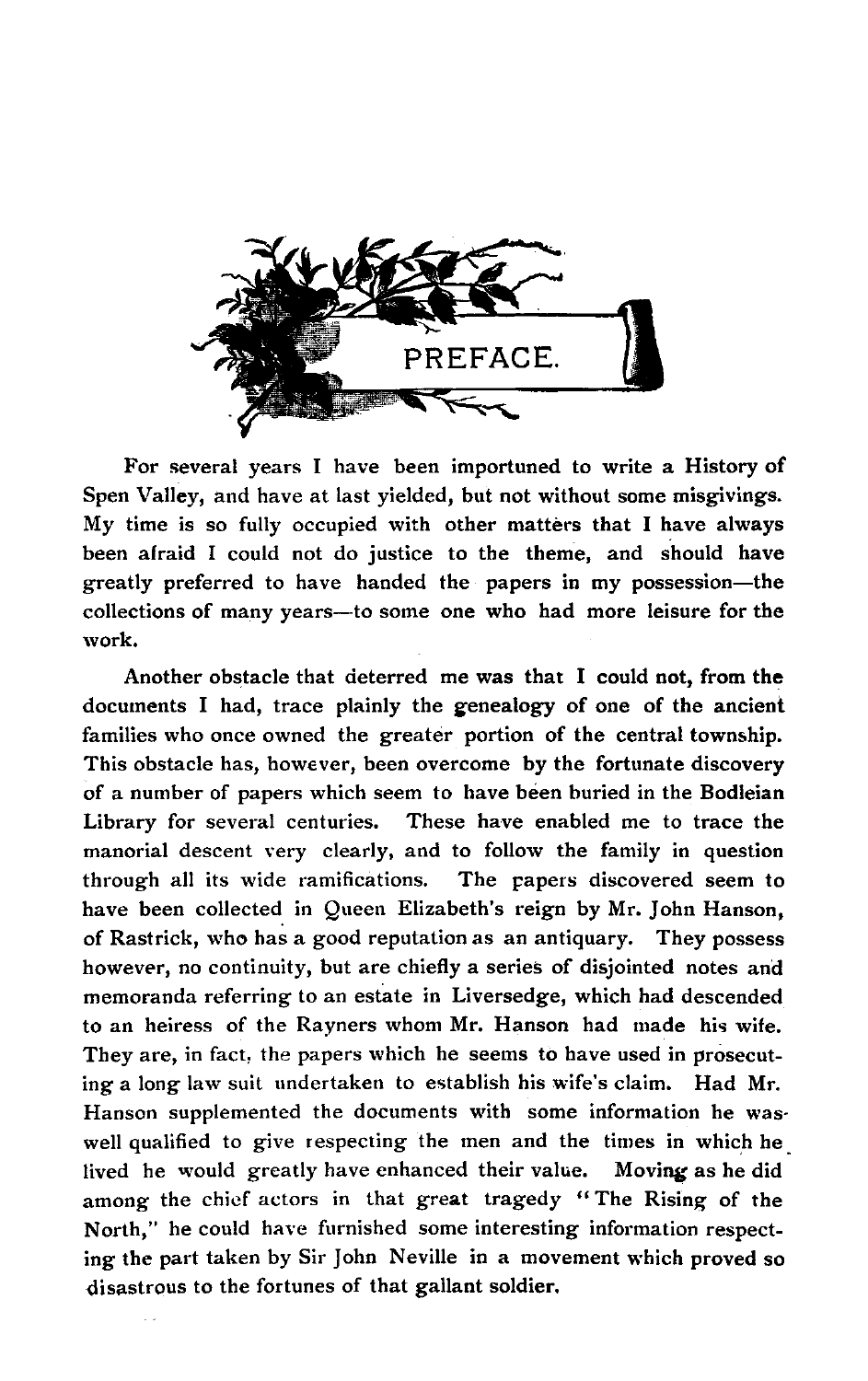It has been thought by some that such places as the manufacturing towns of the West-Riding, being chiefly of mushroom growth, have really very little ancient history, but I hope this volume will demonstrate that such is by no means the case, as regards at least one of the three townships which constitute Spen Valley. My difficulty, in fact, has been in keeping that portion of the volume within moderate compass. The Luddite Risings I have dealt with pretty fully so far as the Spen Valley developments are concerned ; but that singular movement had its ramifications in several neighbouring towns, and I must refer those who would like to read the full history to my published book on the subject, if a copy can now be obtained.

I have thankfully to acknowledge many useful hints and helps from brother antiquarians, and especially my great indebtedness to Mr. J. J. Stead, who has aided me in many ways, Most of the illustrations in the book are from views furnished by him. To Mr. Wm. Andrews, F.R.H.S., author of "Bygone Yorkshire," I am indebted for the blocks of the "Cucking Stool" and the "Village Stocks;" to Dr. Stuart for the views of "Liversedge Church" and "Healds Hall;" and to the Spen Valley Printing Co. for the capital block of "St. Luke's." My thanks are also due to Mr. George Siddall, of Cleckheaton, for allowing me to inspect the file of the *Cleckheaton Advertiser.* To these and other friends and well wishers I beg to tender my grateful acknowledgments.

Heckmondwike, August 1st, 1893.

F. P.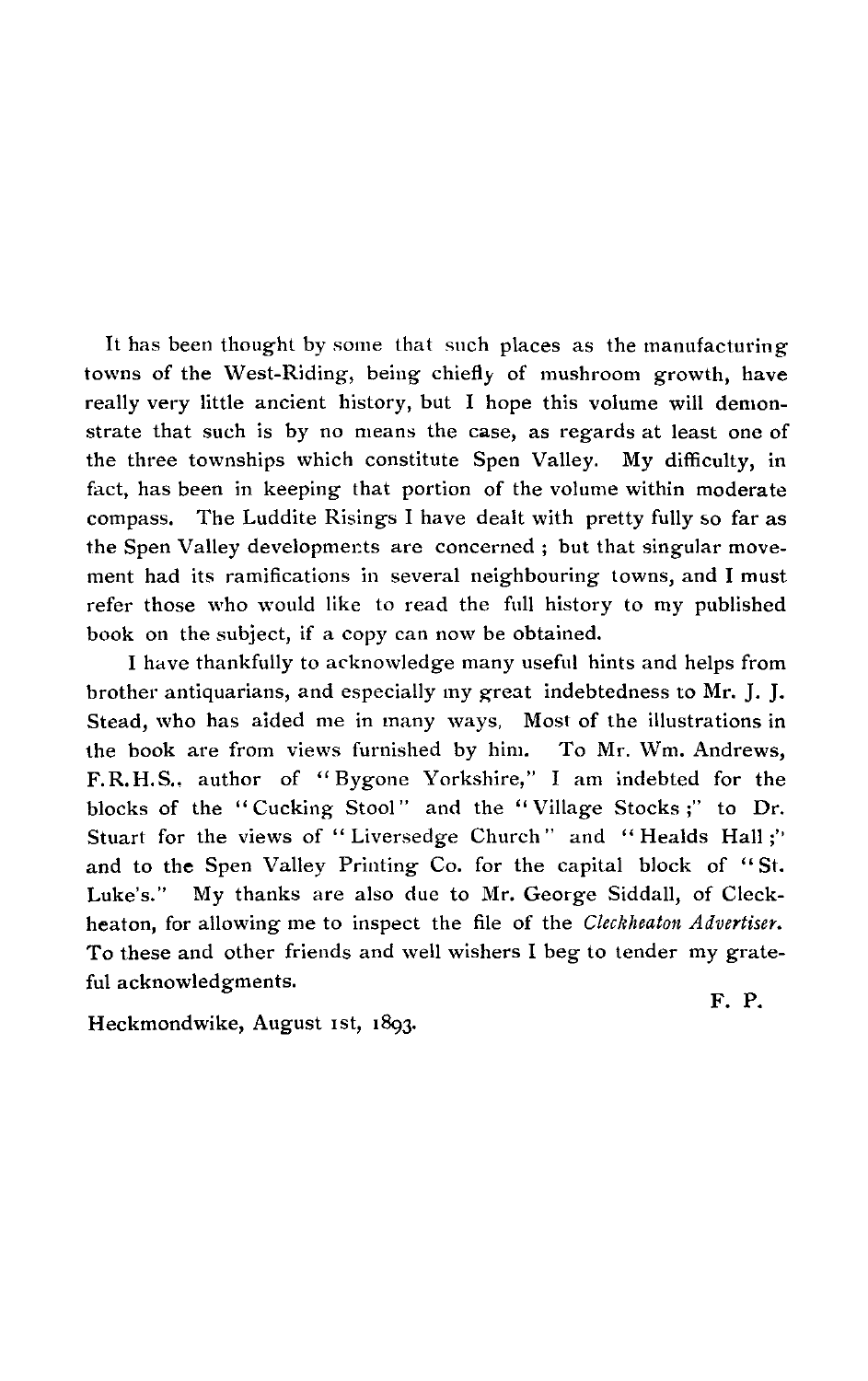## SPEN VALLEY: PAST AND PRESENT.

#### CHAPTER I.

### *LIGHT FROM AFAR.*

Spen Valley : its limits—Early History of Yorkshire and the District— The Britons—The Romans—The Saxons and the Danes—The Spen and its tributaries—Hustings Knowle — Open-air Courts—The Open Fields System —The Conqueror's desolating march—Extracts from Doomsday Book .



**HE district called Spen Valley, which comprises within** its limits the rising towns of Cleckheaton, Liversedge, and Heckmondwike, has only come to be known by that name within the recollection of the present generation. Thomas Wright, who lived in the valley during the best years of his life, and who has left behind him an interesting autobiography,

calls the little stream which runs through it "the River Spen," and this probably suggested to local antiquarians the name Spen Valley as a convenient one for designating the whole district which<br>it waters. Since then an electoral division has been formed to Since then an electoral division has been formed to which the same name has been given; but this includes places, which although contiguous, are not within its geographical limits.

Occupying, as it does, a central position in the midst of the great manufacturing towns of the West Riding, Spen Valley has partaken largely of their prosperity, and now the little villages of fifty years ago, which were then divided by long stretches of green fields, have expanded and crept towards each other until boundary lines have been well nigh lost, and the whole has now virtually become one community.

The early history of this portion of Yorkshire, and indeed of the whole county, is enveloped in such a dense cloud of mystery that it is almost useless endeavouring to pierce it. If we discard the wild fables and doubtful narratives of Geoffry of Monmouth we have  $\frac{1}{2}$  little information beyond what the Roman writers tell us. The little information beyond what the Roman writers tell us.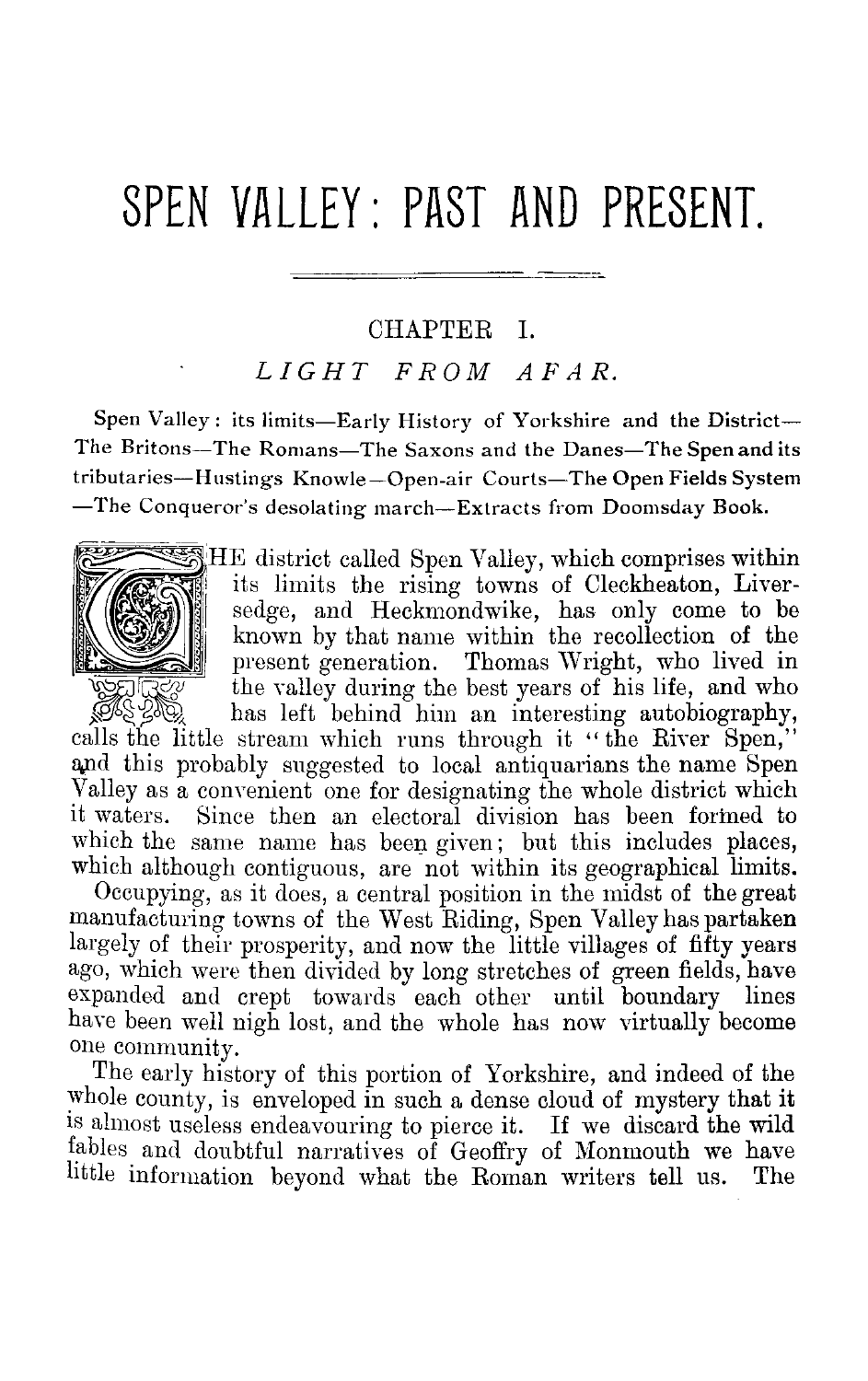first inhabitants of Yorkshire of whom we have any positive and reliable information were the Brigantes, who possessed the northern part of the country from sea to sea. There is scarcely a river in Yorkshire which does not preserve some memorials of this tribe, and the Calder (Cal-dwr, or winding woodland water) is known to have been one of their places of resort. They were fond of hilly localities, and the north and north-east of Yorkshire seems to have been the centre of their power. When the Romans had got firm foothold in the south of our island they gradually forced their way northward, but for a hundred years the wild and savage Brigantes successfully defied their arms. To the desperate resistance and the invincible bravery of this tribe the Romans bear repeated witness in the writings of their historians. In the reign of Domitian they checked Ostorious in his full career of victory, and the invading legions found them in long weary years of harassing warfare in this county foemen well worthy of their steel. Tacitus, the Roman historian, speaks of their valour, and in the funeral song sung at the burial of the emperor Claudius the "azure-armed Brigantes" are mentioned among the foes he subjugated.

The Yorkshire of that day was in every respect almost the direct opposite of the Yorkshire of the present. Then the soil which is now trod by millions of industrious people was covered for miles by dense and impenetrable forests, and much of the open country consisted of wild wastes and treacherous bogs. It was called Deira the wolf kingdom. Savage beasts roamed in its woods, and birds of prey circled above its hills. Among the petty kingdoms into which the northern portion of the island was divided, none appears to have preserved its entirety so long as the little kingdom of Elmete, which had for one of its boundaries the Calder, and which included Cleckheaton, Gomersal, Liversedge, Heckmondwike, etc., within its limits. It was the last to come under the Roman voke, and had to It was the last to come under the Roman yoke, and had to be pierced by many roads and held by many a fortified post before it could be kept in efficient check. Of the long residence of the Romans in this island we have surprisingly meagre records. It can scarcely be wondered at, therefore, that so little is known about their occupancy of this particular locality beyond that they had a station at Cleckheaton, and that they smelted iron at Lowmoor. The Roman road from Calcaria (Tadcaster) to Mancunium (Manchester) passed through Cleckheaton, and remains have been discovered sufficient to satisfy the learned Dr. Richardson that the Romans had a station or town within its boundaries. A large number of Roman coins, chiefly of the Lower empire, was discovered in a field known by the name of Hedleshaw, during the lifetime of Dr. Richardson. As the coins were several hundreds in number As the coins were several hundreds in number they may have constituted the contents of a military chest buried for safety by the officer in command during some sudden attack, a precaution known to have been often adopted. We find from Ley